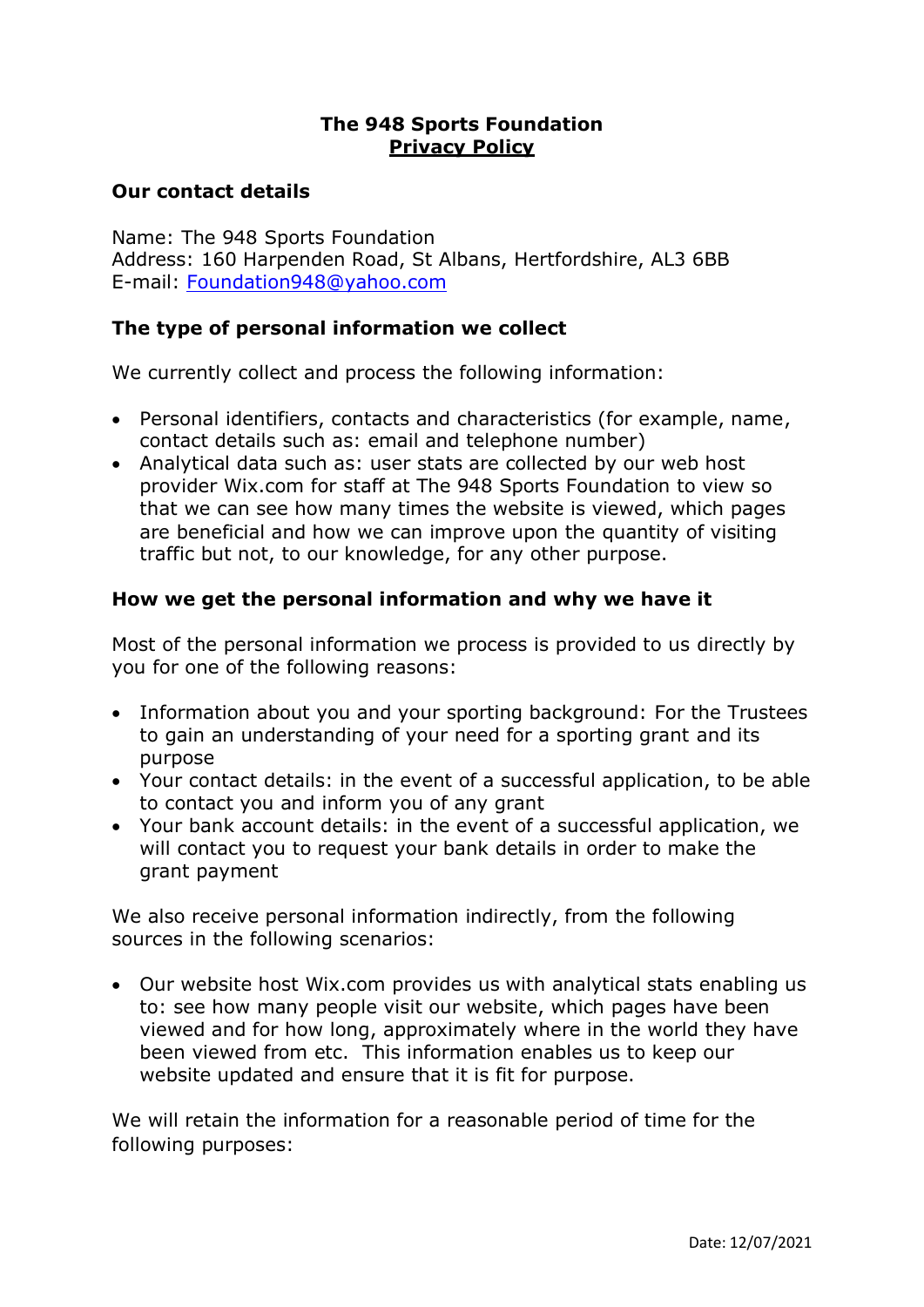- as required by any regulations or recommendations prescribed by the Charity Commission
- for our audit files or as required by accounting rules
- to answer any enquiry from a Club of which you purport to be a member or an applicable governing body
- to ensure that we distribute funds fairly across a variety of sporting ventures and to keep a record of previous applications that you have made.

# **How we store your personal information**

Your information is securely stored electronically and in paper files at The Old Albanian Sports Association, 160 Harpenden Road, St Albans, Hertfordshire, AL3 6BB.

We keep copies of your application for the purposes outlined above. When your information is no longer necessary for these purposes we will dispose of it by shredding and/or deleting it.

We DO NOT pass your personal data onto third parties without your express consent.

Under the General Data Protection Regulation (GDPR), the lawful bases we rely on for processing this information are:

(a) Your consent. By submitting an application to us you consent to us collecting an retaining your personal information as described in this privacy notice. You are able to remove your consent at any time. You can do this by contacting: [Foundation948@yahoo.com](mailto:Foundation948@yahoo.com)

(b) We have a legitimate interest, to collect and retain your personal information for the reasons described above.

### **Your data protection rights**

Under data protection law, you have rights including:

**Your right of access** - You have the right to ask us for copies of your personal information.

**Your right to rectification** - You have the right to ask us to rectify personal information you think is inaccurate. You also have the right to ask us to complete information you think is incomplete.

**Your right to erasure** - You have the right to ask us to erase your personal information in certain circumstances.